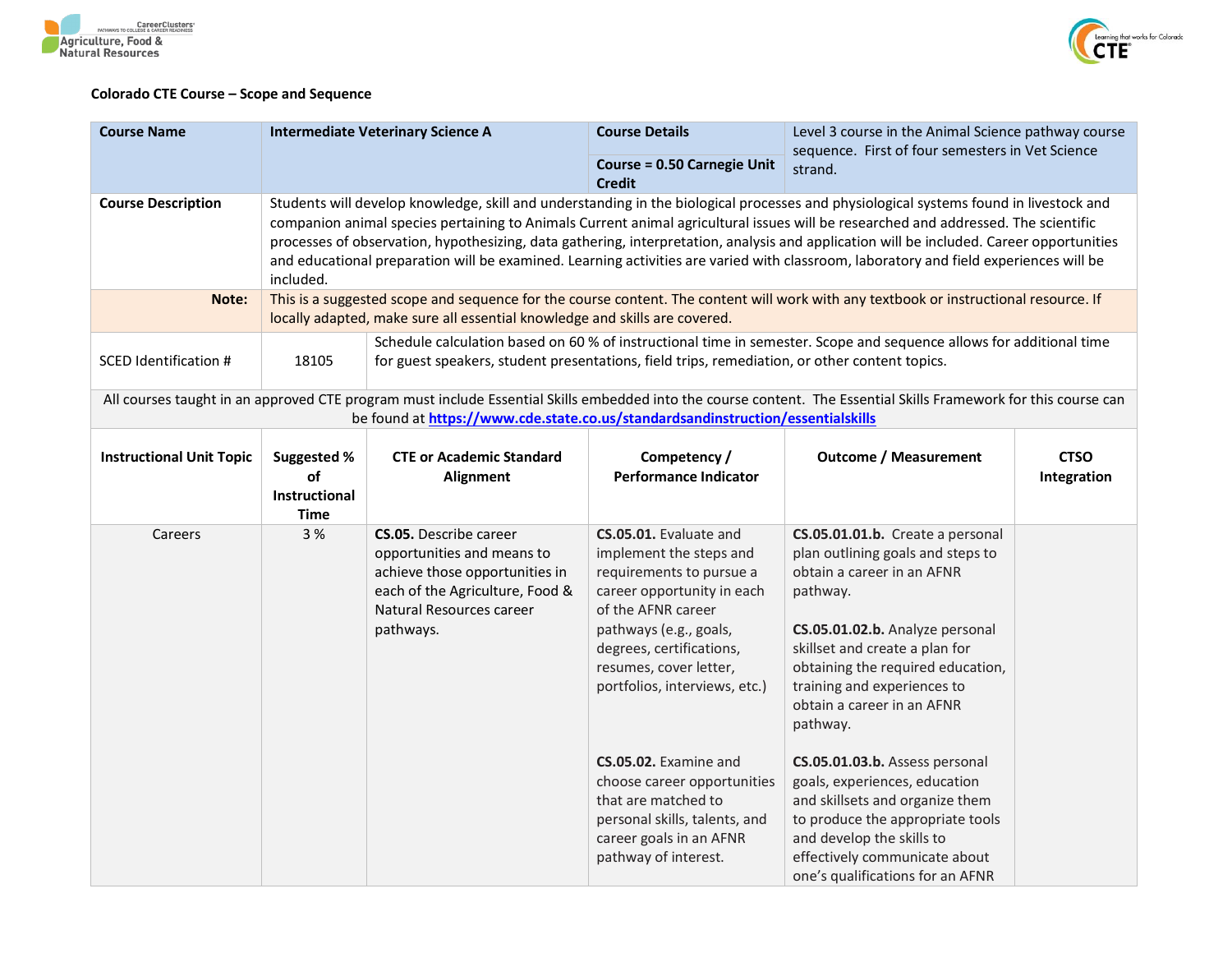



|                                                                                                                                                                                                                                                                                                                                                     |     |                                                                                                                |                                                                                                                                                                     | career.<br>CS.05.02.02.a. Research and<br>describe careers in each of the<br>AFNR pathways and choose<br>potential careers connecting to<br>personal interests and skills.                                                                                                                                                                                                                                                               |                                                                                                    |
|-----------------------------------------------------------------------------------------------------------------------------------------------------------------------------------------------------------------------------------------------------------------------------------------------------------------------------------------------------|-----|----------------------------------------------------------------------------------------------------------------|---------------------------------------------------------------------------------------------------------------------------------------------------------------------|------------------------------------------------------------------------------------------------------------------------------------------------------------------------------------------------------------------------------------------------------------------------------------------------------------------------------------------------------------------------------------------------------------------------------------------|----------------------------------------------------------------------------------------------------|
| The Roles of Animal in<br><b>Society</b><br><b>Animal Uses</b><br>Animal Rights and<br>Animal Welfare<br>Human Animal<br><b>Bond</b><br>Companion<br>$\bullet$<br>Animals versus<br><b>Production Animals</b><br>Animals in<br>Research<br>Livestock<br>$\bullet$<br><b>Companion Animal</b><br>Species and Breed<br>Taxonomy and<br>Identification | 22% | AS.01. Analyze historic and<br>current trends impacting the<br>animal systems industry.                        | AS.01.01. Evaluate the<br>development and<br>implications of animal<br>origin, domestication and<br>distribution on production<br>practices and the<br>environment. | AS.01.01.01.a<br>Identify and summarize the<br>origin, significance, distribution<br>and domestication of different<br>animal species.<br>AS.01.01.01.b<br>Evaluate and describe<br>characteristics of animals that<br>developed in response to the<br>animal's environment and led to<br>their domestication.<br>AS.01.01.01.c<br>Evaluate the implications of<br>animal adaptations on<br>production practices and the<br>environment. | Veterinary<br>Science CDE<br>Livestock<br><b>Evaluation CDE</b><br>Prepared Public<br>Speaking LDE |
|                                                                                                                                                                                                                                                                                                                                                     |     | AS. 02. Utilize best practice<br>protocols based upon animal<br>behaviors for animal husbandry<br>and welfare. | AS.02.01. Demonstrate<br>management techniques<br>that ensure animal welfare.                                                                                       | AS.01.01.02.b<br>Describe the historical and<br>scientific developments of<br>different animal industries and<br>summarize the products, services<br>and careers associated with each.<br>AS.02.01.01.a.<br>Explain the implications of animal<br>welfare and animal rights for<br>animal systems.<br>AS.02.01.01.c.<br>Implement and evaluate quality-<br>assurance programs and                                                        |                                                                                                    |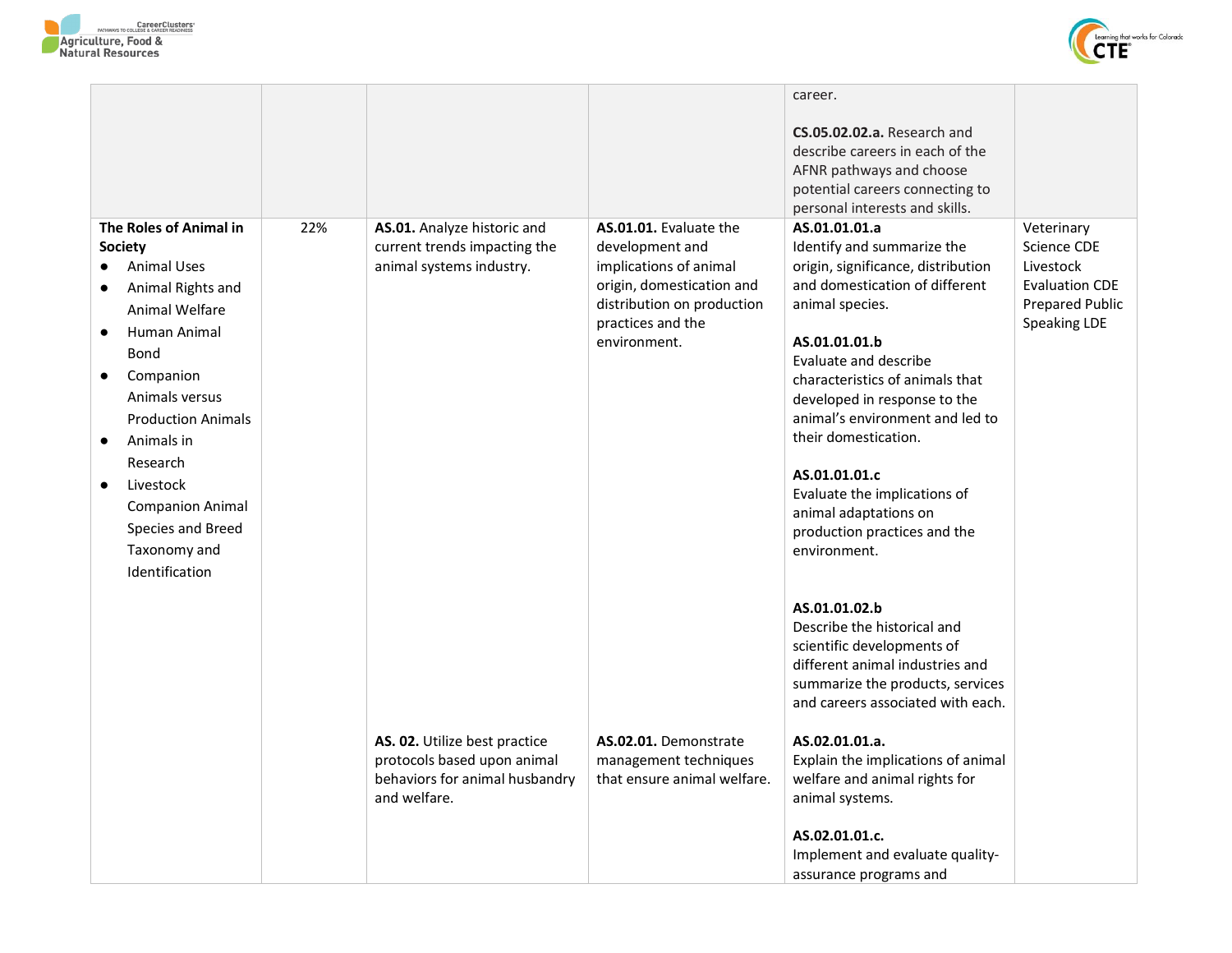



|                                                                                                                                                                                   |     |                                                                                                                                                                                          |                                                                                                                                                                                                                                                                                      | procedures for animal<br>production.<br>AS.02.01.03.a.<br>Distinguish between animal<br>husbandry practices that<br>promote animal welfare and<br>those that do not.                                                                                                                                                                                                                                                                        |                                                                                                                                       |
|-----------------------------------------------------------------------------------------------------------------------------------------------------------------------------------|-----|------------------------------------------------------------------------------------------------------------------------------------------------------------------------------------------|--------------------------------------------------------------------------------------------------------------------------------------------------------------------------------------------------------------------------------------------------------------------------------------|---------------------------------------------------------------------------------------------------------------------------------------------------------------------------------------------------------------------------------------------------------------------------------------------------------------------------------------------------------------------------------------------------------------------------------------------|---------------------------------------------------------------------------------------------------------------------------------------|
|                                                                                                                                                                                   |     | AS.06. Classify, evaluate and<br>select animals based on<br>anatomical and physiological<br>characteristics.                                                                             | AS.06.01. Classify animals<br>according to taxonomic<br>classification systems and<br>use (e.g. agricultural,<br>companion, etc.).                                                                                                                                                   | AS.06.01.02.a<br>Compare and contrast major uses<br>of different animal species (e.g.,<br>agricultural, companion, etc.).<br>AS.06.01.03.b<br>Analyze the visual characteristics<br>of an animal or animal product<br>and select correct classification<br>terminology when referring to<br>companion and production<br>animals.<br>AS.06.03.03.a<br>Research and summarize the use<br>of products and by-products<br>derived from animals. |                                                                                                                                       |
| <b>Veterinary Business</b><br><b>Management</b><br>Animal Care Career<br>Opportunities<br>Personal Safety and<br>Hazards<br><b>Medical Records</b><br>Veterinary Laws &<br>Ethics | 35% | <b>CS.05. CCTC Standard: Describe</b><br>career opportunities and means<br>to achieve those opportunities<br>in each of the Agriculture, Food<br>& Natural Resources career<br>pathways. | CS.05.01. Performance<br><b>Indicator:</b> Evaluate and<br>implement the steps and<br>requirements to pursue a<br>career opportunity in each<br>of the AFNR career<br>pathways (e.g., goals,<br>degrees, certifications,<br>resumes, cover letter,<br>portfolios, interviews, etc.). | CS.05.01.01.b. Create a personal<br>plan outlining goals and steps to<br>obtain a career in an AFNR<br>pathway.<br><b>CS.05.01.02.a.</b> Examine the<br>educational, training and<br>experiential requirements to<br>pursue a career in an AFNR<br>pathway (e.g., degrees,<br>certifications, training,<br>internships, etc.).                                                                                                              | Veterinary<br>Science CDE<br>Livestock<br><b>Evaluation CDE</b><br><b>Prepared Public</b><br>Speaking LDE<br>Employment<br>Skills CDE |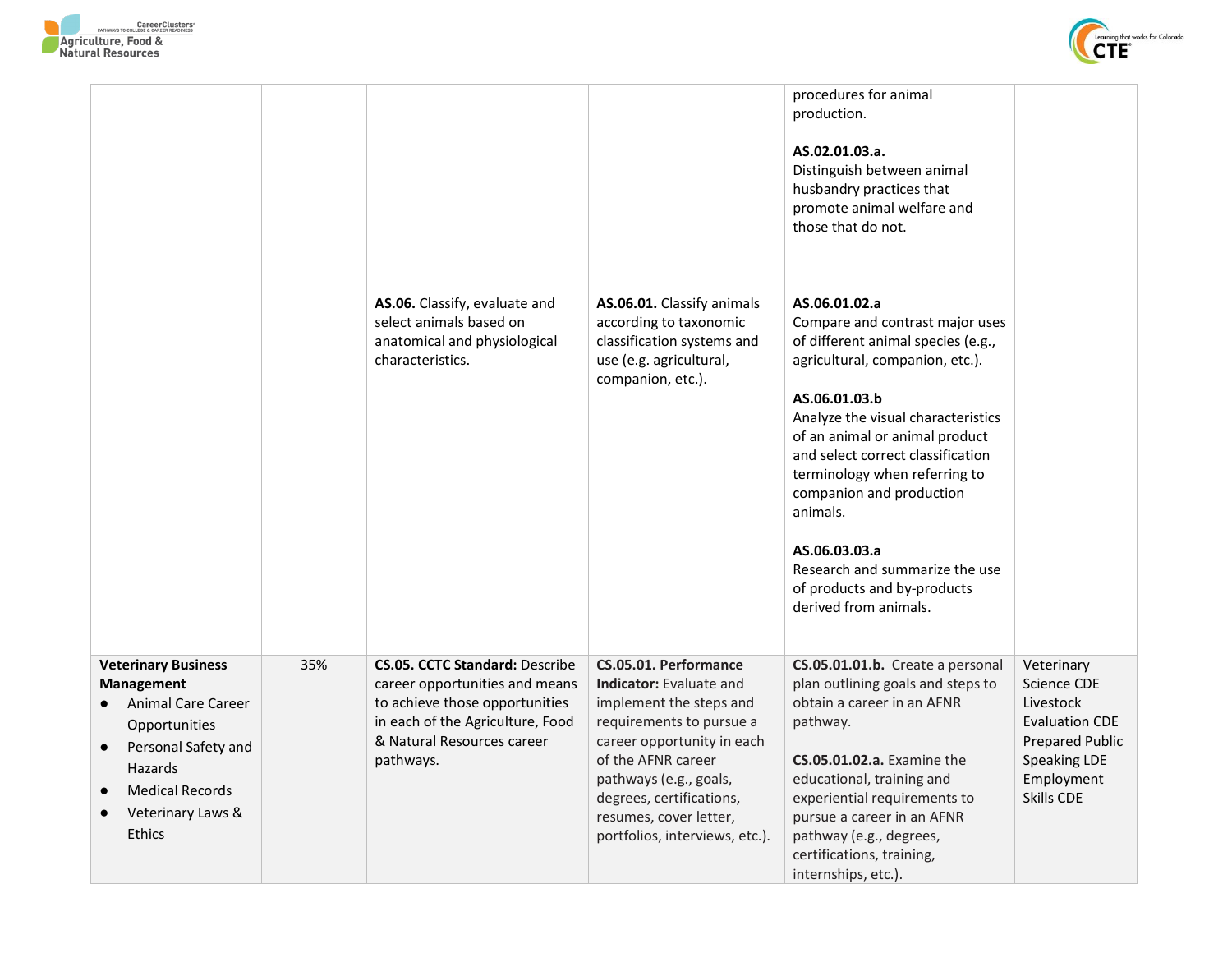



| Common<br><b>Veterinary Medical</b><br>Equipment<br><b>Veterinary Medical</b><br>$\bullet$<br>Terms &<br>Terminology | AS.01. CCTC Standard: Analyze<br>historic and current trends<br>impacting the animal systems<br>industry       | AS.01.02. Assess and select<br>animal production methods<br>for use in animal systems<br>based upon their<br>effectiveness and impacts. | CS.05.01.02.b. Analyze personal<br>skillset and create a plan for<br>obtaining the required education,<br>training and experiences to<br>obtain a career in an AFNR<br>pathway.<br>AS.01.02.01.b. Analyze the<br>impact of animal production<br>methods on end product<br>qualities (e.g., price,<br>sustainability, marketing,<br>labeling, animal welfare, etc.).<br>AS.01.02.01.c. Evaluate the<br>effectiveness of different<br>production methods and defend<br>the use of selected methods<br>using data and evidence.                                                          |  |
|----------------------------------------------------------------------------------------------------------------------|----------------------------------------------------------------------------------------------------------------|-----------------------------------------------------------------------------------------------------------------------------------------|---------------------------------------------------------------------------------------------------------------------------------------------------------------------------------------------------------------------------------------------------------------------------------------------------------------------------------------------------------------------------------------------------------------------------------------------------------------------------------------------------------------------------------------------------------------------------------------|--|
|                                                                                                                      | AS. 02. Utilize best practice<br>protocols based upon animal<br>behaviors for animal husbandry<br>and welfare. | AS.02.01. Demonstrate<br>management techniques<br>that ensure animal welfare.                                                           | AS.01.02.03.a. Summarize the<br>types, purposes, and<br>characteristics of effective record<br>keeping and documentation<br>practices for animal systems<br>enterprises (e.g., managing<br>records for animal identification,<br>feeding, breeding, treatment,<br>income/expense, etc.).<br>AS.02.01.01.a. Explain the<br>implications of animal welfare<br>and animal rights for animal<br>systems.<br>AS.02.01.02.b. Analyze and<br>document animal welfare<br>procedures used to ensure safety<br>and maintain low stress when<br>moving and restraining animals.<br>AS.02.01.02.c |  |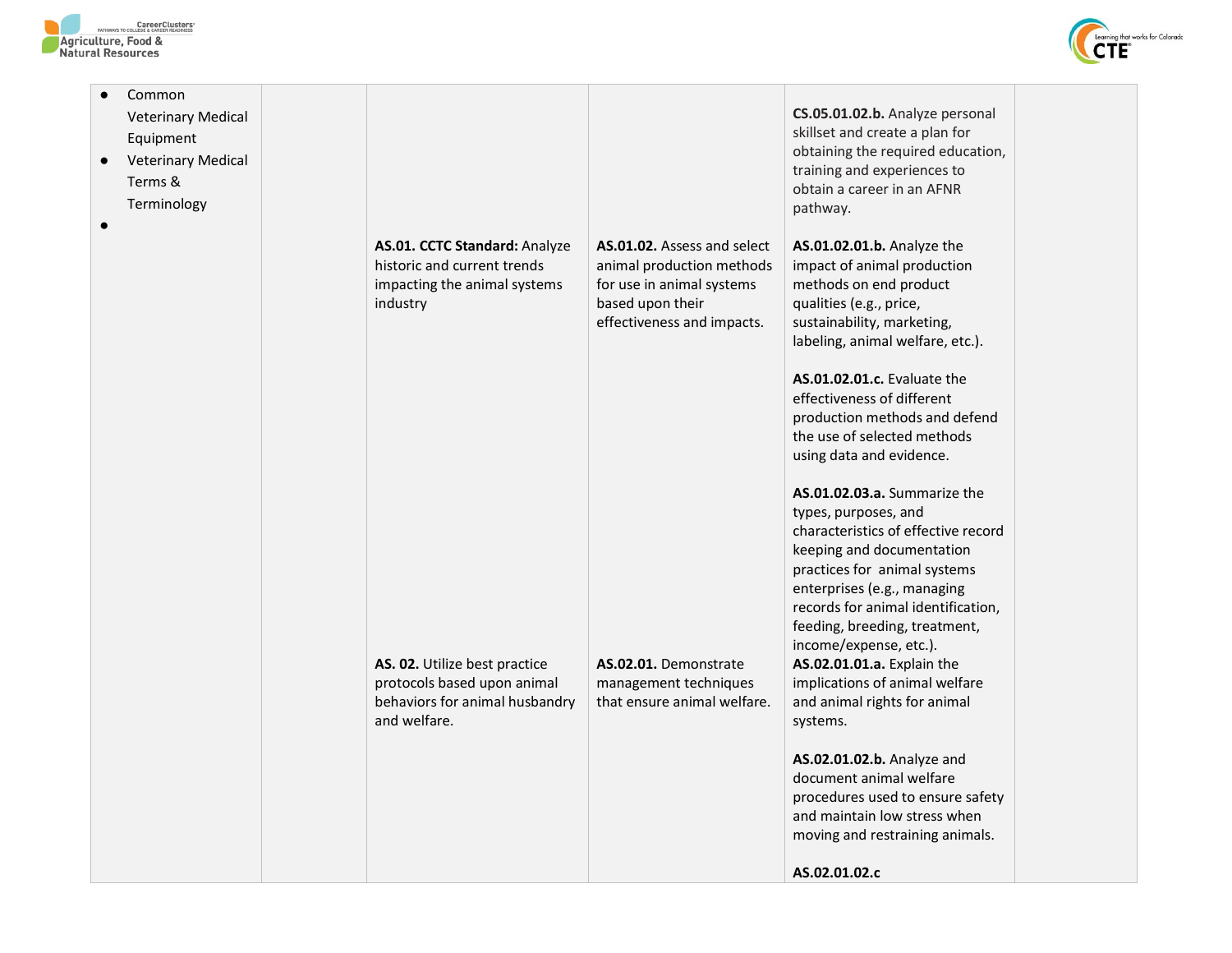



|                                                                                                                                                                                                                                                                 | <b>AS.02.02. Analyze</b><br>procedures to ensure that<br>animal products are safe for<br>consumption (e.g., use in<br>food system, etc.).                                                                   | Devise, implement and evaluate<br>safety procedures and plans for<br>working with animals by species<br>using information based on<br>animal behavior and responses.<br>AS.02.01.03.b<br>Analyze and document animal<br>husbandry practices and their<br>impact on animal welfare.<br>AS.02.02.02.b. Analyze consumer<br>concerns with animal production<br>practices relative to human<br>health.    |  |
|-----------------------------------------------------------------------------------------------------------------------------------------------------------------------------------------------------------------------------------------------------------------|-------------------------------------------------------------------------------------------------------------------------------------------------------------------------------------------------------------|-------------------------------------------------------------------------------------------------------------------------------------------------------------------------------------------------------------------------------------------------------------------------------------------------------------------------------------------------------------------------------------------------------|--|
| AS.04. Apply principles of<br>animal reproduction to achieve<br>desired outcomes for<br>performance, development<br>and/or economic production.<br>AS.06. Classify, evaluate and<br>select animals based on<br>anatomical and physiological<br>characteristics. | AS.04.02. Apply scientific<br>principles to select and care<br>for breeding animals.<br>AS.06.02. Apply principles<br>of comparative anatomy<br>and physiology to uses<br>within various animal<br>systems. | AS.04.02.04.a<br>Identify and summarize different<br>needs of breeding animals based<br>on their growth<br>AS.06.02.03.a<br>Identify and summarize the<br>properties, locations, functions<br>and types of animal cells, tissues,<br>organs and body systems.<br>AS.06.02.03.b<br>Compare and contrast animal<br>cells, tissues, organs, body<br>systems types and functions<br>among animal species. |  |
|                                                                                                                                                                                                                                                                 | AS.06.03. Select and train                                                                                                                                                                                  |                                                                                                                                                                                                                                                                                                                                                                                                       |  |
|                                                                                                                                                                                                                                                                 | animals for specific                                                                                                                                                                                        | AS.06.03.02.a                                                                                                                                                                                                                                                                                                                                                                                         |  |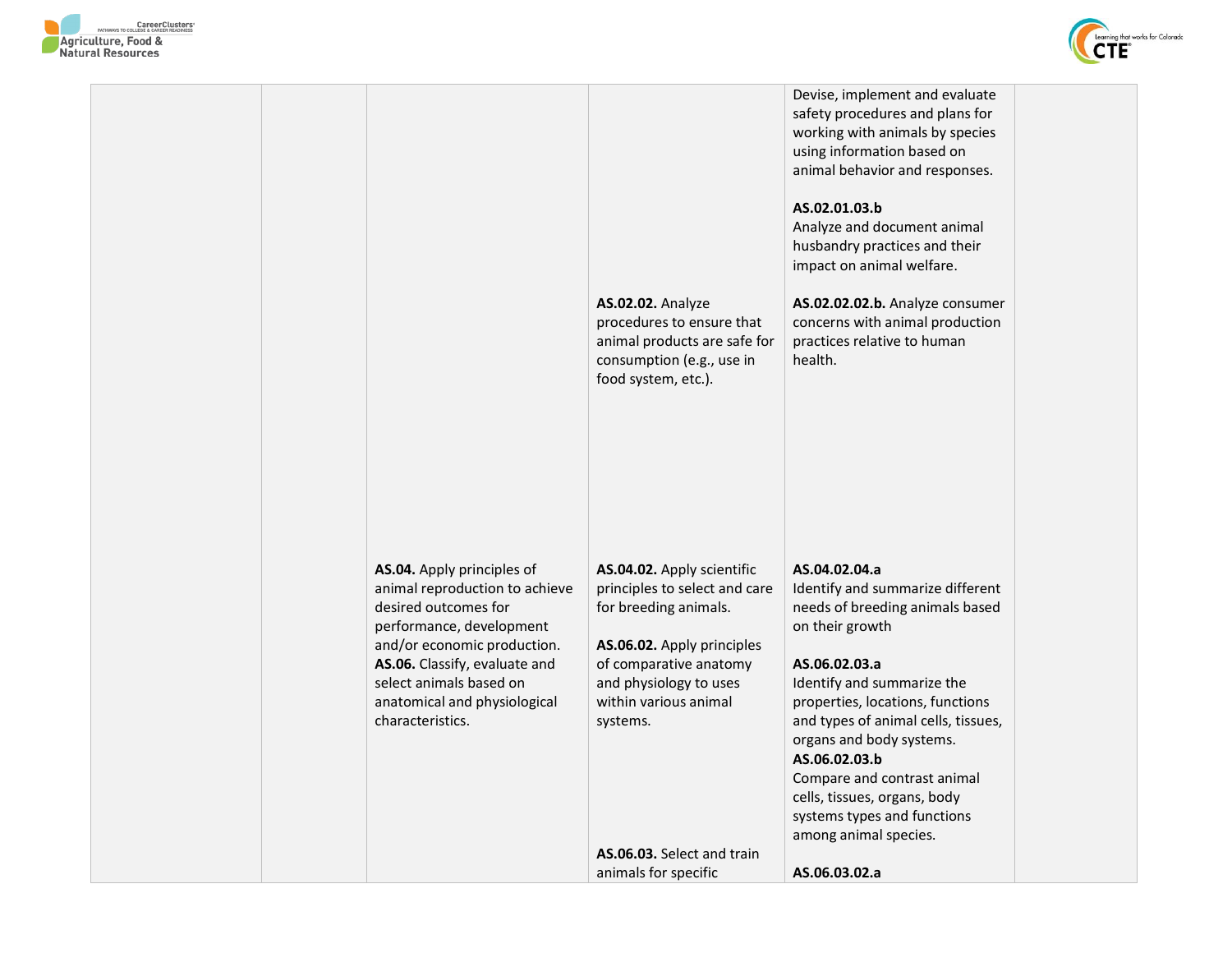



|                                                                                                                                                          | purposes and maximum<br>performance based on<br>anatomy and physiology.                                                                                                                          | Evaluate an animal against its<br>optimal anatomical and<br>physiological characteristics.                                                                                        |
|----------------------------------------------------------------------------------------------------------------------------------------------------------|--------------------------------------------------------------------------------------------------------------------------------------------------------------------------------------------------|-----------------------------------------------------------------------------------------------------------------------------------------------------------------------------------|
| AS.07. Apply principles of<br>effective animal health care.                                                                                              | AS.07.01. Design programs<br>to prevent animal diseases,<br>parasites and other<br>disorders and ensure animal<br>welfare.                                                                       | AS.07.01.01.b<br>Describe and demonstrate the<br>proper use and function of<br>specific tools and technology<br>related to animal health<br>management.                           |
|                                                                                                                                                          |                                                                                                                                                                                                  | AS.07.01.02.a<br>Explain methods of determining<br>animal health and disorders.                                                                                                   |
|                                                                                                                                                          |                                                                                                                                                                                                  | AS.07.01.04.b<br>Research and analyze data to<br>evaluate preventive measures for<br>controlling and limiting the<br>spread of diseases, parasites and                            |
| <b>CS.03. CCTC Standard: Examine</b><br>and summarize the importance<br>of health, safety and<br>environmental management<br>systems in AFNR workplaces. | CS.03.01. Performance<br>Indicator: Identify and<br>explain the implications of<br>required regulations to<br>maintain and improve<br>safety, health and<br>environmental<br>management systems. | disorders among animals.<br>CS.03.01.02.a. Summarize the<br>importance of safety, health and<br>environmental management in<br>the workplace.                                     |
|                                                                                                                                                          | CS.03.04. Performance<br>Indicator: Use appropriate<br>protective equipment and<br>demonstrate safe and<br>proper use of AFNR tools<br>and equipment.                                            | CS.03.04.01.a. Identify and<br>differentiate the appropriate<br>protective equipment for the<br>safe use and operation of specific<br>tools and equipment (e.g. PPE,<br>$etc.$ ). |
|                                                                                                                                                          |                                                                                                                                                                                                  | CS.03.04.02.a. Identify standard<br>tools, equipment and safety                                                                                                                   |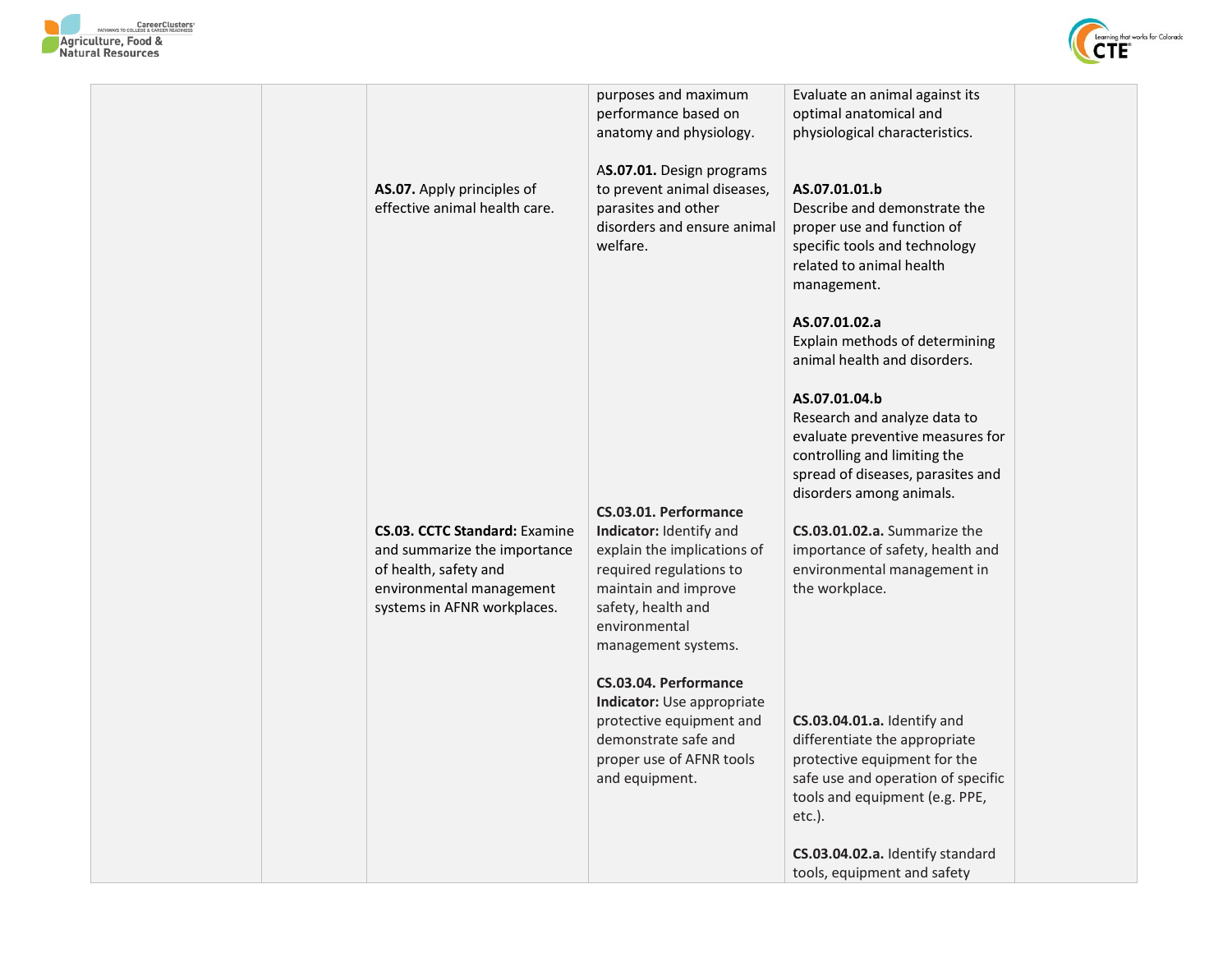



|  | procedures related to AFNR        |  |
|--|-----------------------------------|--|
|  | tasks.                            |  |
|  | <b>CS.03.04.03.a.</b> Read and    |  |
|  | interpret operating instructions  |  |
|  | related to operation, storage and |  |
|  | maintenance of tools and          |  |
|  | equipment related AFNR tasks.     |  |
|  |                                   |  |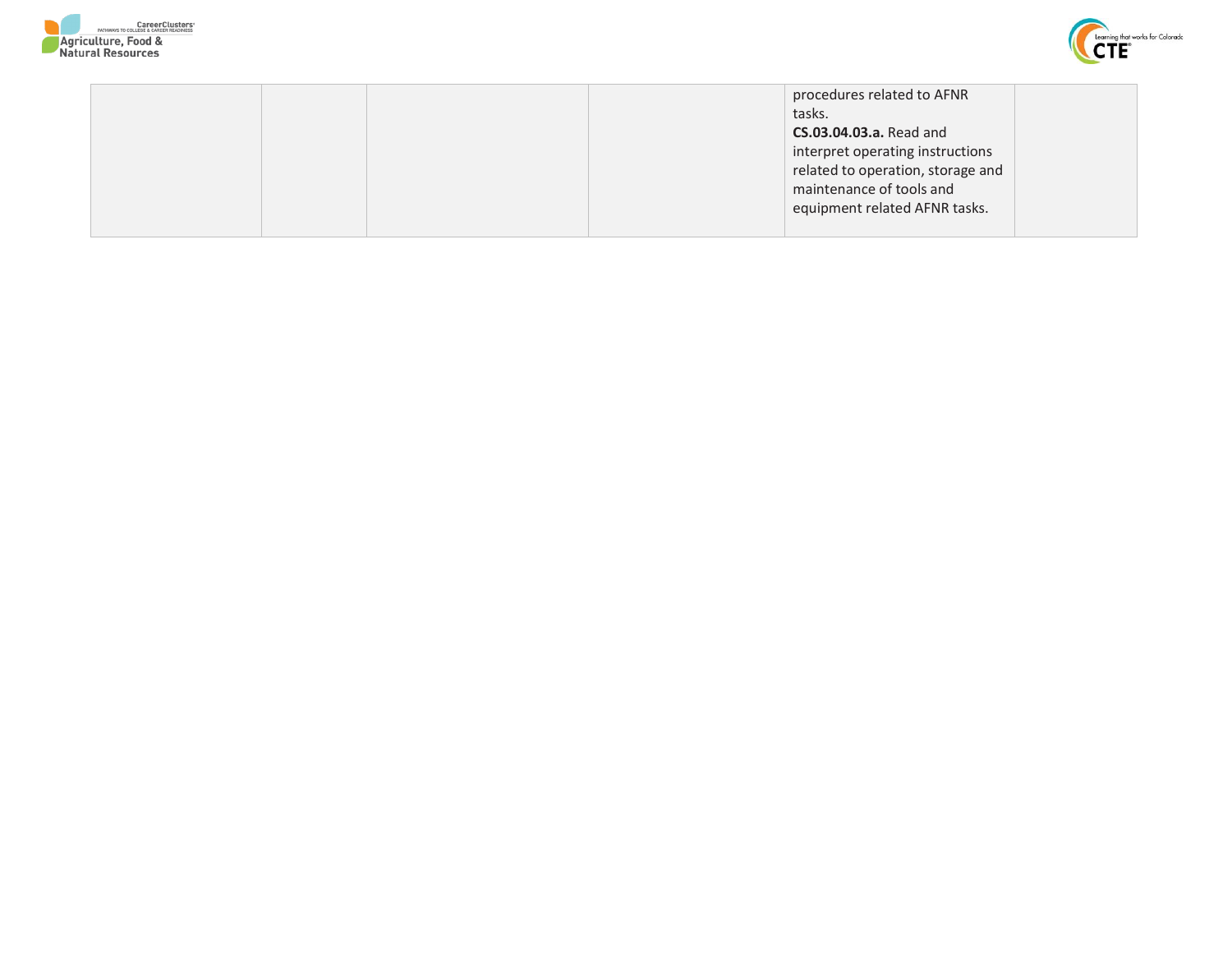



## **Colorado CTE Course – Scope and Sequence**

| <b>Course Name</b>                                                                                                                                              |                                                                                                                                                                                                                                                                                                                                                                                                                                                                                                                                                      | <b>Intermediate Veterinary Science -B</b>                                                                     | <b>Course Details</b>                                                         | Level III course in the Animal Science pathway                                                                                                                                                                                                               |                                  |
|-----------------------------------------------------------------------------------------------------------------------------------------------------------------|------------------------------------------------------------------------------------------------------------------------------------------------------------------------------------------------------------------------------------------------------------------------------------------------------------------------------------------------------------------------------------------------------------------------------------------------------------------------------------------------------------------------------------------------------|---------------------------------------------------------------------------------------------------------------|-------------------------------------------------------------------------------|--------------------------------------------------------------------------------------------------------------------------------------------------------------------------------------------------------------------------------------------------------------|----------------------------------|
|                                                                                                                                                                 |                                                                                                                                                                                                                                                                                                                                                                                                                                                                                                                                                      |                                                                                                               | <b>Course = 0.50 Carnegie Unit</b><br><b>Credit</b>                           | course sequence. Second of four semesters in Vet<br>Science strand.                                                                                                                                                                                          |                                  |
| <b>Course Description</b>                                                                                                                                       | Students will develop knowledge, skill and understanding in the biological processes and physiological systems found in livestock and<br>companion animal species Current animal agricultural issues will be researched and addressed. The scientific processes of observation,<br>hypothesizing, data gathering, interpretation, analysis and application will be included. Career opportunities and educational<br>preparation will be examined. Learning activities are varied with classroom, laboratory and field experiences will be included. |                                                                                                               |                                                                               |                                                                                                                                                                                                                                                              |                                  |
| Note:                                                                                                                                                           | This is a suggested scope and sequence for the course content. The content will work with any textbook or instructional resource. If<br>locally adapted, make sure all essential knowledge and skills are covered.                                                                                                                                                                                                                                                                                                                                   |                                                                                                               |                                                                               |                                                                                                                                                                                                                                                              |                                  |
| <b>SCED Identification #</b>                                                                                                                                    | 18105<br>Schedule calculation based on 60 % of instructional time in semester. Scope and sequence allows for additional time<br>for guest speakers, student presentations, field trips, remediation, or other content topics.                                                                                                                                                                                                                                                                                                                        |                                                                                                               |                                                                               |                                                                                                                                                                                                                                                              |                                  |
|                                                                                                                                                                 |                                                                                                                                                                                                                                                                                                                                                                                                                                                                                                                                                      | be found at https://www.cde.state.co.us/standardsandinstruction/essentialskills                               |                                                                               | All courses taught in an approved CTE program must include Essential Skills embedded into the course content. The Essential Skills Framework for this course can                                                                                             |                                  |
| <b>Instructional Unit Topic</b>                                                                                                                                 | Suggested %<br>οf<br>Instructional<br>Time                                                                                                                                                                                                                                                                                                                                                                                                                                                                                                           | <b>CTE or Academic Standard</b><br>Alignment                                                                  | Competency /<br><b>Performance Indicator</b>                                  | <b>Outcome / Measurement</b>                                                                                                                                                                                                                                 | <b>CTSO</b><br>Integration       |
| Anatomy and<br>Physiology<br><b>External Anatomy</b><br>of Companion<br>Animals<br><b>External Anatomy</b><br>of Livestock<br>Organ Systems<br><b>Nutrition</b> | 35%                                                                                                                                                                                                                                                                                                                                                                                                                                                                                                                                                  | AS.02. Utilize best-practice<br>protocols based upon animal<br>behaviors for animal<br>husbandry and welfare. | AS.02.01. Demonstrate<br>management techniques<br>that ensure animal welfare. | AS.02.01.02.a.<br><b>Research and summarize the</b><br>challenges involved in working<br>with animals and resources<br>available to overcome them<br>(e.g., tools, technology,<br>equipment, facilities, animal<br>behavior signals, etc.).<br>AS.03.01.01.a | Veterinary<br><b>Science CDE</b> |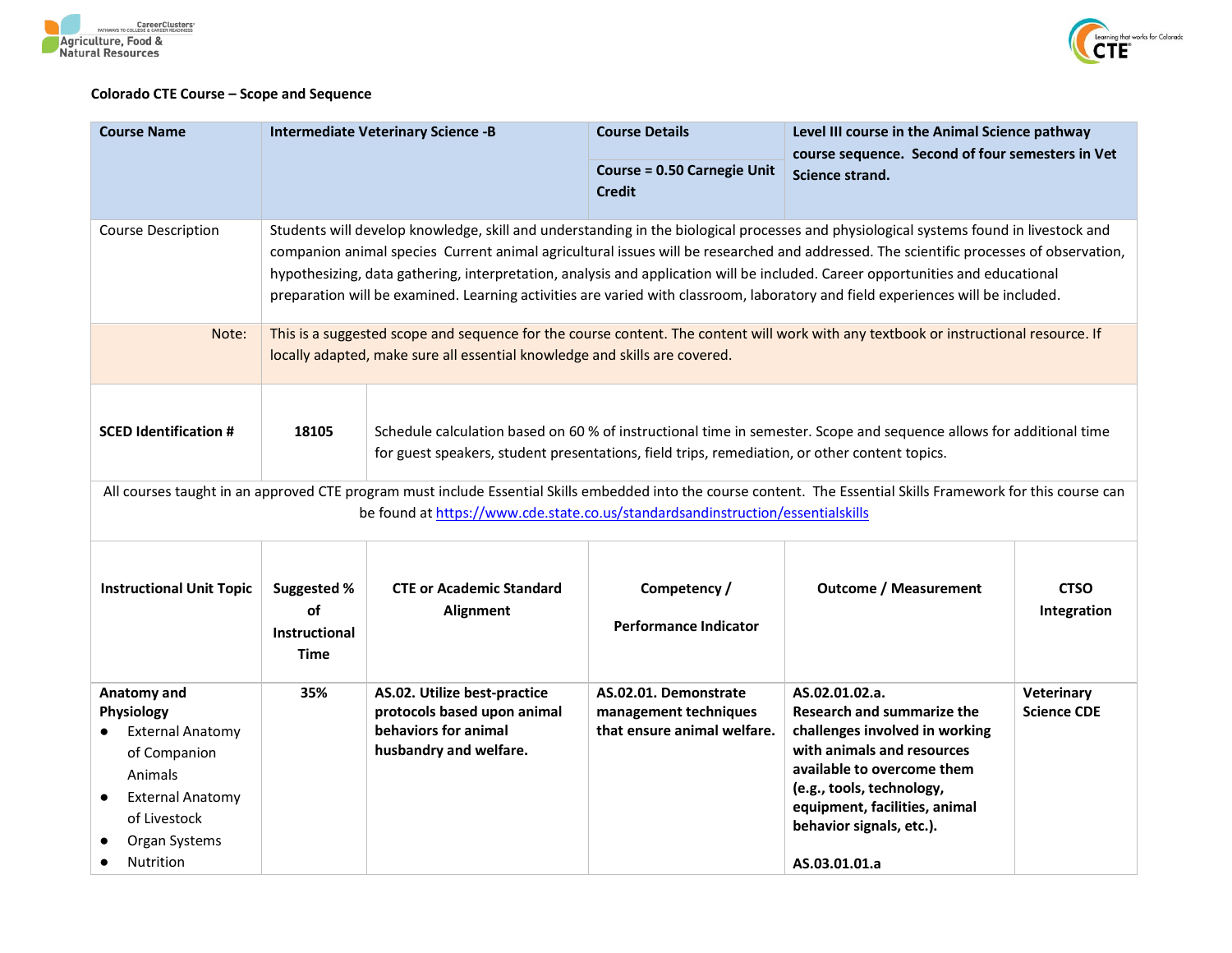



| $\bullet$ | Reproduction and<br>Genetics | AS.03. Design and provide<br>proper animal nutrition to<br>achieve desired outcomes for<br>performance, development,<br>reproduction and/or economic<br>production. | AS.03.01. Analyze the<br>nutritional needs of<br>animals.                                        | Identify and summarize essential<br>nutrients required for animal<br>health and analyze each<br>nutrient's role in growth and<br>performance.<br>AS.03.01.01.b<br>Differentiate between<br>nutritional needs of animals in<br>different growth stages and<br>production systems (e.g.,<br>maintenance, gestation, natural,<br>organic, etc.).<br>AS.03.01.01.c<br>Assess nutritional needs for an<br>individual animal based on its<br>growth stage and production<br>system.<br>AS.03.01.02a<br>Differentiate between<br>nutritional needs of animal<br>species. |  |
|-----------|------------------------------|---------------------------------------------------------------------------------------------------------------------------------------------------------------------|--------------------------------------------------------------------------------------------------|-------------------------------------------------------------------------------------------------------------------------------------------------------------------------------------------------------------------------------------------------------------------------------------------------------------------------------------------------------------------------------------------------------------------------------------------------------------------------------------------------------------------------------------------------------------------|--|
|           |                              |                                                                                                                                                                     |                                                                                                  | AS.03.01.02b<br>Correlate a species' nutritional<br>needs to feedstuffs that could<br>meet those needs.                                                                                                                                                                                                                                                                                                                                                                                                                                                           |  |
|           |                              |                                                                                                                                                                     | AS.03.02 Analyze feed<br>rations and assess if they<br>meet the nutritional needs<br>of animals. | AS.03.02.01a<br><b>Compare and contrast common</b><br>types of feedstuffs and the roles<br>they play in the diets of animals.                                                                                                                                                                                                                                                                                                                                                                                                                                     |  |
|           |                              |                                                                                                                                                                     |                                                                                                  | AS.03.02.01b<br>Determine the relative<br>nutritional value of feedstuffs by<br>evaluating their general quality<br>and condition.                                                                                                                                                                                                                                                                                                                                                                                                                                |  |
|           |                              |                                                                                                                                                                     |                                                                                                  |                                                                                                                                                                                                                                                                                                                                                                                                                                                                                                                                                                   |  |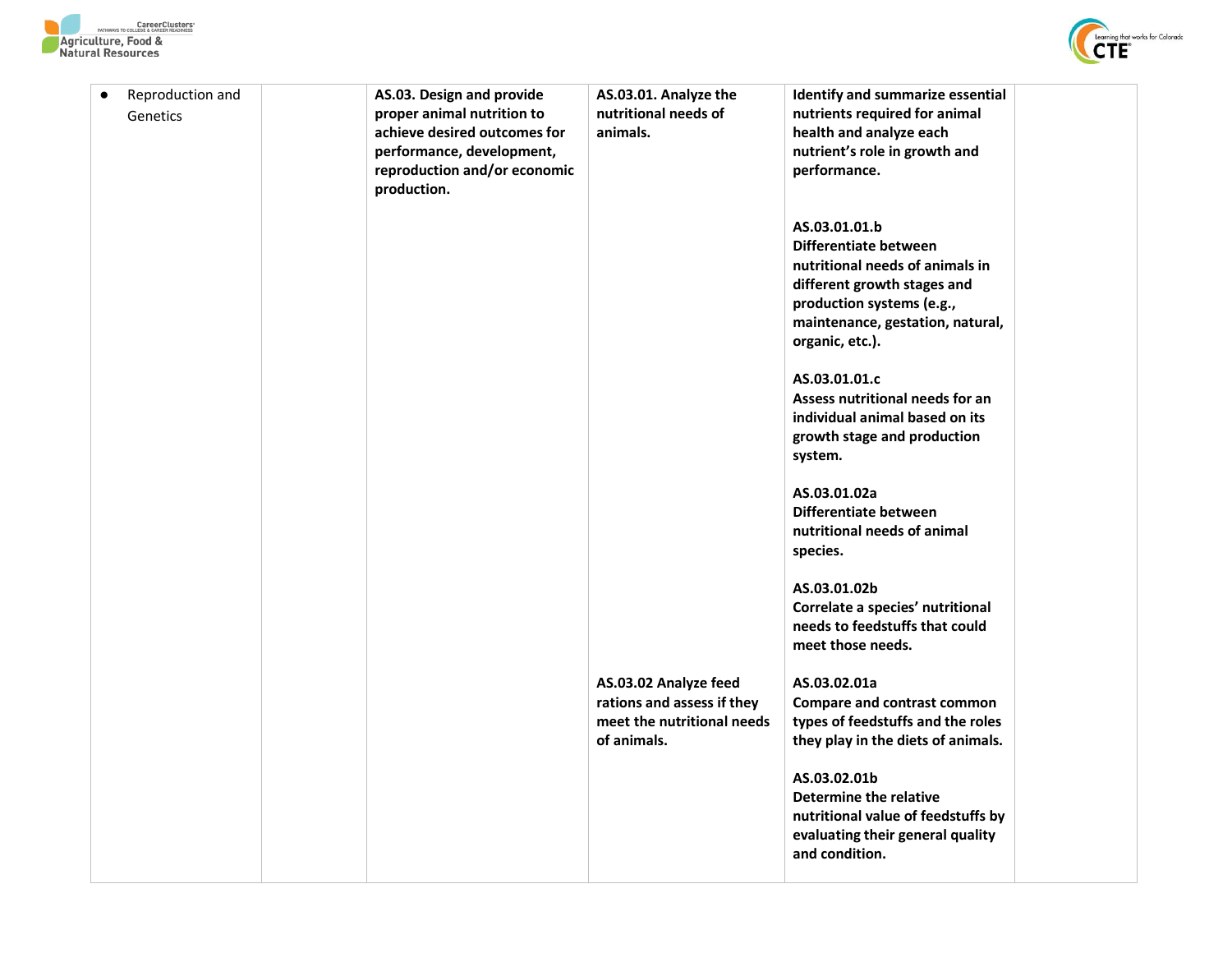



|                                | AS.03.03Utilize industry<br>tools to make animal<br>nutrition decisions. | AS.03.02.01c<br>Select appropriate feedstuffs for<br>animals based on a variety of<br>factors (e.g., economics,<br>digestive system and nutritional<br>needs, etc.).<br>AS.03.02.02a<br>Examine the importance of a<br>balanced ration for animals<br>based on the animal's growth<br>stage (e.g., maintenance,<br>newborn, gestation, lactation,<br>etc.).<br>AS.03.02.02.b<br>Appraise the adequacy of feed<br>rations using data from the<br>analysis of feedstuffs, animal<br>requirements and performance.<br>AS.03.03.01a<br>Identify and categorize tools<br>and equipment used to meet<br>animal nutrition needs and<br>ensure an abundant and safe<br>food supply.<br>AS.03.03.02.a<br><b>Examine and summarize the</b><br>meaning of various components<br>of feed labels and feeding<br>directions.<br>AS.03.03.02.b<br>Analyze and apply information<br>from a feed label and feeding<br>directions to feed animals. |  |
|--------------------------------|--------------------------------------------------------------------------|----------------------------------------------------------------------------------------------------------------------------------------------------------------------------------------------------------------------------------------------------------------------------------------------------------------------------------------------------------------------------------------------------------------------------------------------------------------------------------------------------------------------------------------------------------------------------------------------------------------------------------------------------------------------------------------------------------------------------------------------------------------------------------------------------------------------------------------------------------------------------------------------------------------------------------|--|
| AS.04. Apply principles of     | AS.04.02. Apply scientific                                               |                                                                                                                                                                                                                                                                                                                                                                                                                                                                                                                                                                                                                                                                                                                                                                                                                                                                                                                                  |  |
| animal reproduction to achieve | principles to select and                                                 | AS.04.02.01.a.                                                                                                                                                                                                                                                                                                                                                                                                                                                                                                                                                                                                                                                                                                                                                                                                                                                                                                                   |  |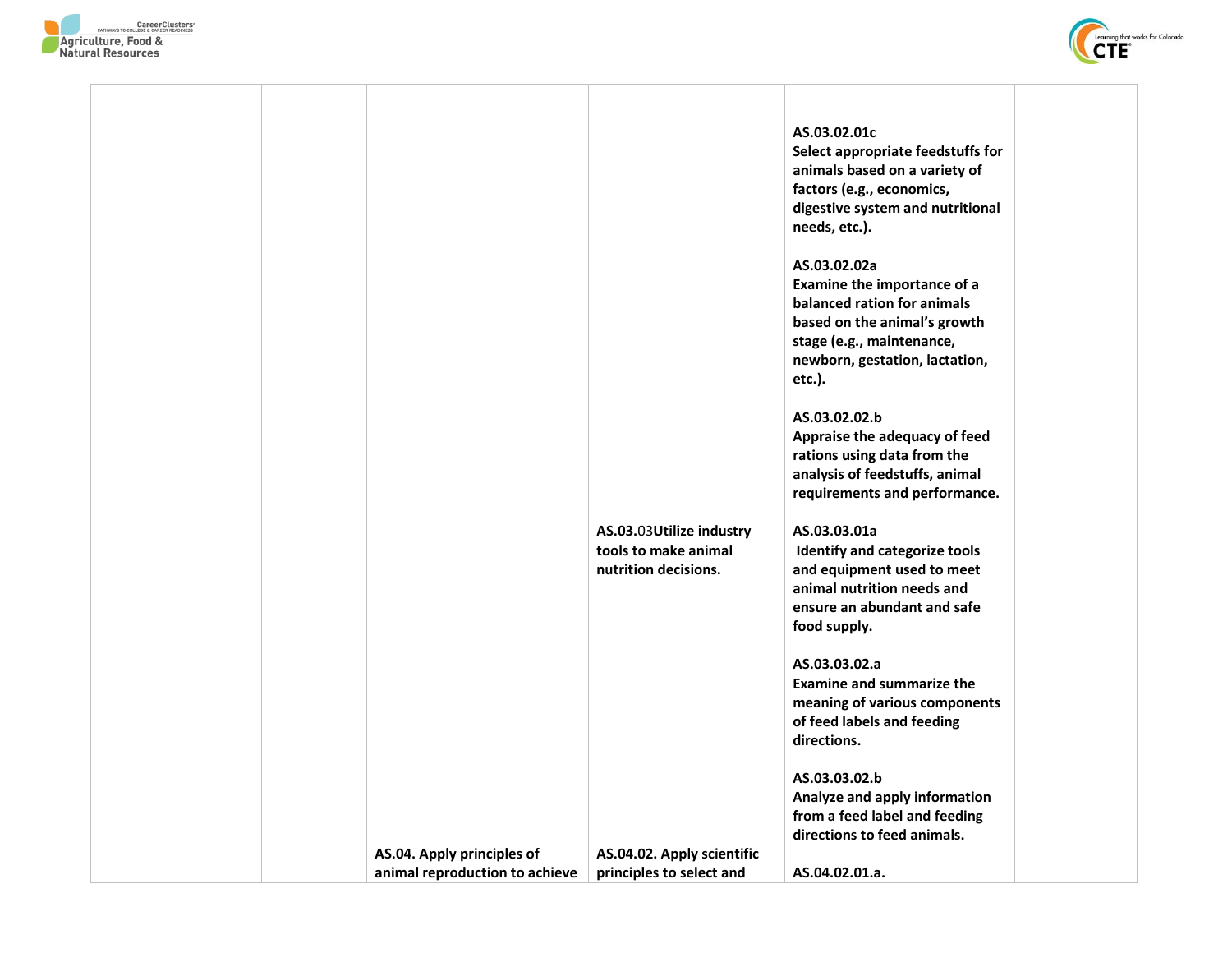



| desired outcomes for<br>performance, development<br>and/or economic production.          | care for breeding animals.                                                      | Summarize genetic inheritance<br>in animals.<br>AS.04.02.02.a.<br><b>Identify and summarize</b><br>inheritance and terms related to<br>inheritance in animal breeding<br>(e.g., dominate, co-dominate,<br>recessive, homozygous,<br>heterozygous, etc.).<br>AS.04.02.02.b<br>Demonstrate how to determine<br>probability trait inheritance in<br>animals.<br>AS.04.02.02.c |
|------------------------------------------------------------------------------------------|---------------------------------------------------------------------------------|----------------------------------------------------------------------------------------------------------------------------------------------------------------------------------------------------------------------------------------------------------------------------------------------------------------------------------------------------------------------------|
|                                                                                          |                                                                                 | Select and evaluate breeding<br>animals and determine the<br>probability of a given trait in<br>their offspring.                                                                                                                                                                                                                                                           |
| AS.06. Classify, evaluate and<br>select animals based on<br>anatomical and physiological | AS.06.02. Apply principles<br>of comparative anatomy<br>and physiology to uses  | AS.04.02.03.a<br>Identify and summarize genetic<br>defects that affect animal<br>performance<br>AS.06.02.03.a.<br>Identify and summarize the                                                                                                                                                                                                                               |
| characteristics.                                                                         | within various animal<br>systems.                                               | properties, locations, functions<br>and types of animal cells,<br>tissues, organs and body<br>systems.                                                                                                                                                                                                                                                                     |
|                                                                                          |                                                                                 | AS.06.02.03.b.<br><b>Compare and contrast animal</b><br>cells, tissues, organs, body<br>systems types and functions                                                                                                                                                                                                                                                        |
| AS.07. Apply principles of<br>effective animal health care.                              | AS.07.01. Design programs<br>to prevent animal diseases,<br>parasites and other | among animal species.<br>AS.07.01.01.a.<br><b>Identify and summarize specific</b>                                                                                                                                                                                                                                                                                          |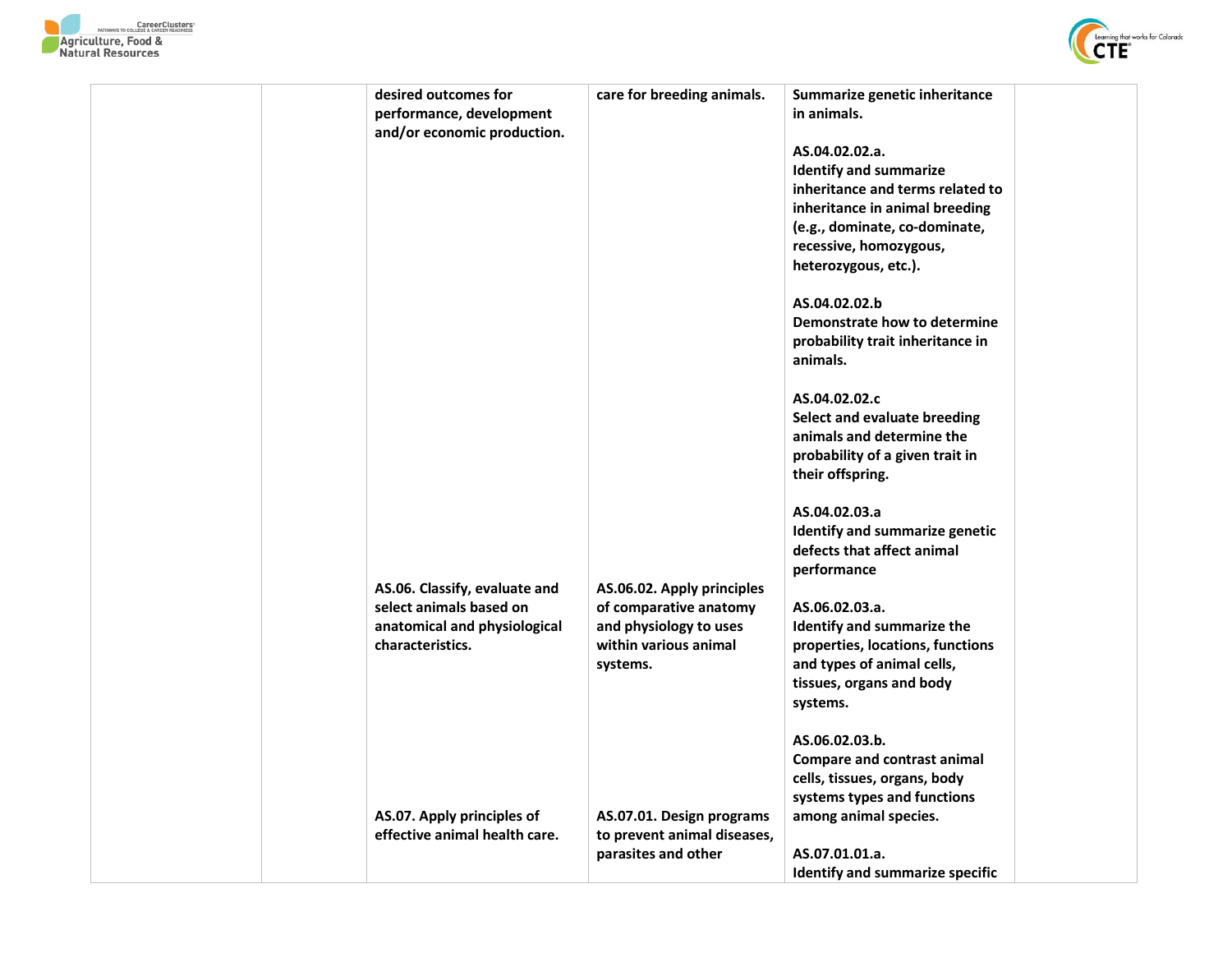



|                                                                                                                                                                                                           |     |                                                                                                                                                                                                                                     | disorders and ensure<br>animal welfare.                                                                                                                                                                                                                                                                              | tools and technology used in<br>animal health management.<br>AS.07.01.01.b.<br>Describe and demonstrate the<br>proper use and function of<br>specific tools and technology<br>related to animal health<br>management.<br>AS.07.01.01.c.<br>Select and use tools and<br>technology to meet specific<br>animal health management<br>goals.<br>AS. 07.01.05.a.<br><b>Explain the clinical significance</b><br>of common veterinary methods<br>and treatment (e.g., aseptic<br>techniques, antibiotic use,<br>wound management, etc.). |                                                                            |
|-----------------------------------------------------------------------------------------------------------------------------------------------------------------------------------------------------------|-----|-------------------------------------------------------------------------------------------------------------------------------------------------------------------------------------------------------------------------------------|----------------------------------------------------------------------------------------------------------------------------------------------------------------------------------------------------------------------------------------------------------------------------------------------------------------------|------------------------------------------------------------------------------------------------------------------------------------------------------------------------------------------------------------------------------------------------------------------------------------------------------------------------------------------------------------------------------------------------------------------------------------------------------------------------------------------------------------------------------------|----------------------------------------------------------------------------|
| <b>Biosecurity</b><br>Disease Causing<br>Organisms<br>Biosecurity,<br>Pathogen Control,<br><b>Human and Animal</b><br><b>Risks Associated</b><br>with It<br>Impacts of<br>$\bullet$<br><b>Biosecurity</b> | 25% | <b>CS.02. CCTC Standard: Evaluate</b><br>the nature and scope of the<br>Agriculture, Food & Natural<br>Resources Career Cluster and<br>the role of agriculture, food and<br>natural resources (AFNR) in<br>society and the economy. | CS.02.01. Performance<br>Indicator: Research and use<br>geographic and economic<br>data to solve problems in<br>AFNR systems.<br>CS.02.02. Performance<br>Indicator: Examine the<br>components of the AFNR<br>systems and assess their<br>impact on the local, state,<br>national and global society<br>and economy. | CS.02.01.02.b. Analyze and<br>interpret a set of economic data<br>and explain how it impacts an<br>AFNR system.<br><b>CS.02.02.02.a.</b> Define and<br>summarize societies on local,<br>state, national and global levels<br>and describe how they relate to<br>AFNR systems.<br>CS.02.02.02.b. Assess how<br>people within societies on local,<br>state, national and global levels<br>interact with AFNR systems on<br>daily, monthly or yearly basis.                                                                           | Veterinary<br><b>Science CDE</b><br><b>Prepared Public</b><br>Speaking LDE |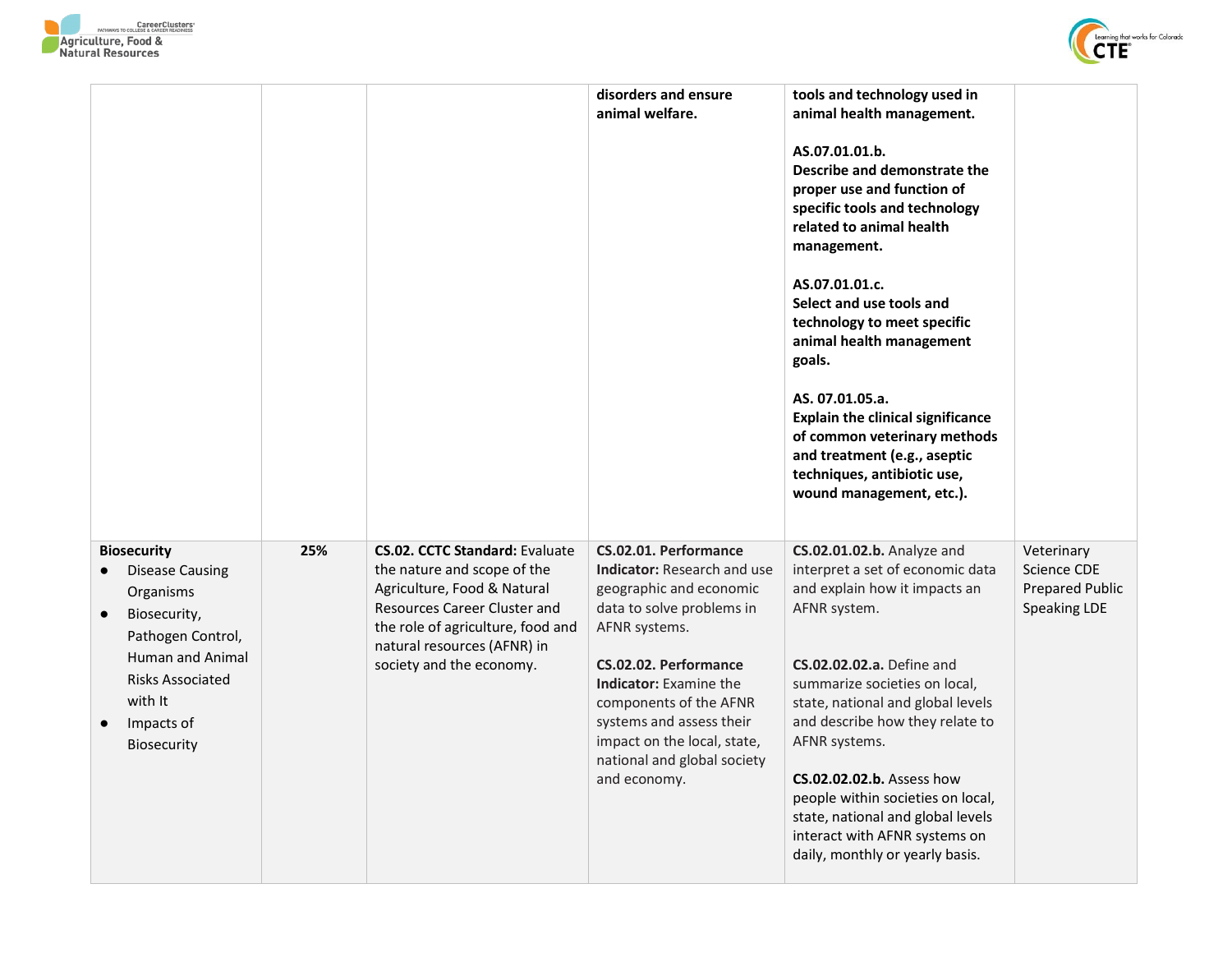



**CS.02.02.02.c.** Evaluate how society traditions, customs or policies have resulted from practices with AFNR systems.

**CS.02.02.03.a.** Examine and summarize the components of the agricultural economy (e.g., environmental, crops, livestock, etc.).

**CS.02.02.03.b.** Assess the economic impact of an AFNR system on a local, state, national and global level.

**CS.02.02.03.c.** Evaluate how positive or negative changes in the local, state, national or global economy impacts AFNR systems.

**CS.03.01.02.a.** Summarize the importance of safety, health and environmental management in the workplace.

**CS.03.02.01.a.** Research and identify components required in health and safety performance plans.

**CS.03.02.01.b.** Analyze the effectiveness of health and safety performance plans of an AFNR workplace.

**CS.03.02.02.a.** Examine and categorize examples of

## **CS.03. CCTC Standard:** Examine and summarize the importance

of health, safety and environmental management systems in AFNR workplaces.

## **CS.03.01. Performance Indicator:** Identify and

explain the implications of required regulations to maintain and improve safety, health and environmental management systems.

**CS.03.02. Performance Indicator:** Develop and implement a plan to maintain and improve health, safety and environmental compliance and performance.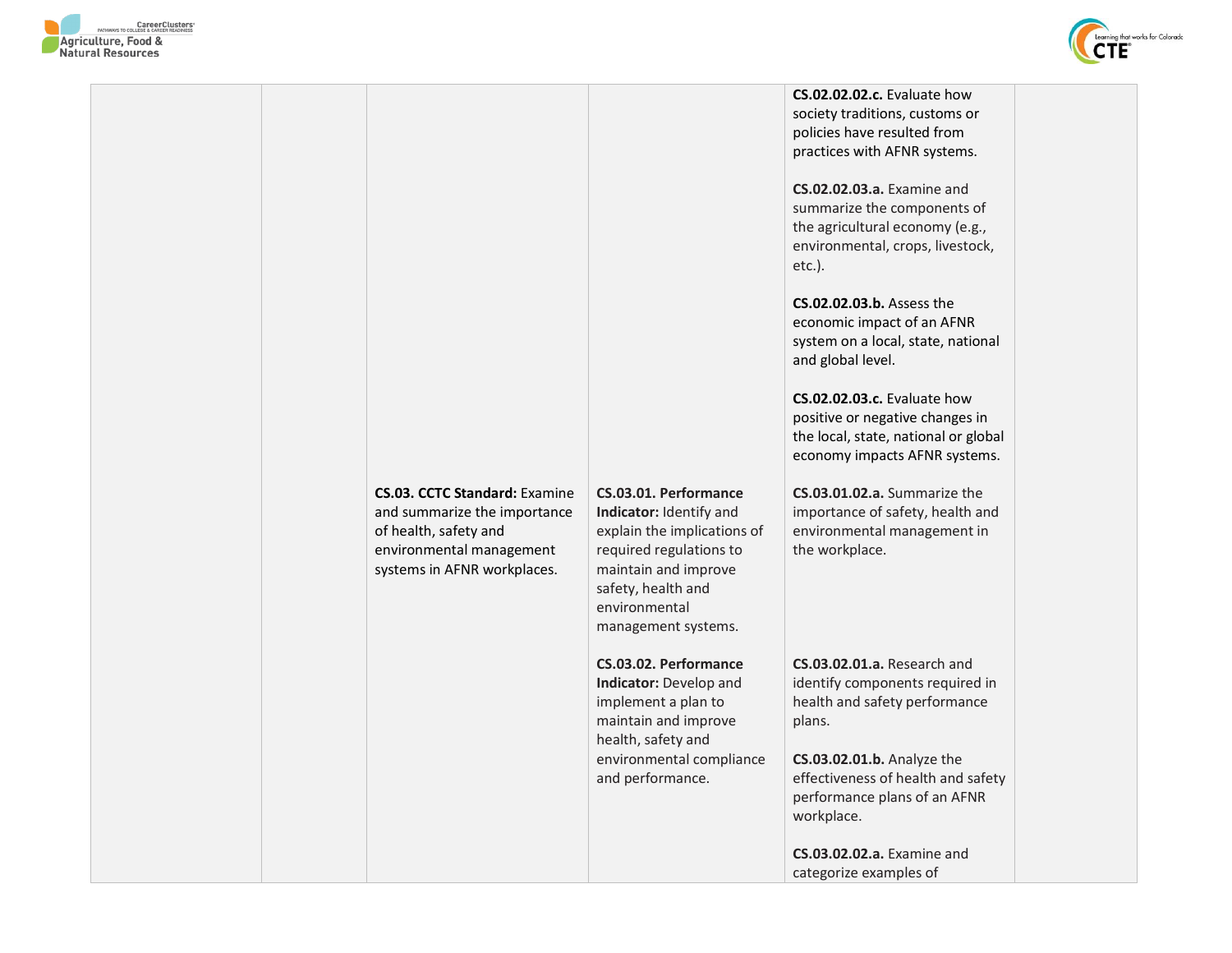



|  |                                                                                                                                                                                                              |                                                                                                                                                                     | environmental compliance plans<br>from AFNR workplace.<br>CS.03.02.02.b. Develop plans to<br>improve environmental<br>compliance and performance<br>within an AFNR system.<br>CS.03.03. Performance Indicator:<br>Apply health and safety practices<br>to AFNR workplaces.<br>CS.03.03.04.a. Examine and |  |
|--|--------------------------------------------------------------------------------------------------------------------------------------------------------------------------------------------------------------|---------------------------------------------------------------------------------------------------------------------------------------------------------------------|----------------------------------------------------------------------------------------------------------------------------------------------------------------------------------------------------------------------------------------------------------------------------------------------------------|--|
|  |                                                                                                                                                                                                              |                                                                                                                                                                     | categorize the risk level of<br>contamination or injury as<br>associated with AFNR tasks in the<br>workplace.                                                                                                                                                                                            |  |
|  | <b>CS.06. CCTC Standard: Analyze</b><br>the interaction among AFNR<br>systems in the production,<br>processing and management of<br>food, fiber and fuel and the<br>sustainable use of natural<br>resources. | CS.06.02. Performance<br>Indicator: Analyze and<br>explain the connection and<br>relationships between<br>different AFNR systems on a<br>national and global level. | CS.06.02.01.a. Summarize how<br>AFNR systems connect and relate<br>on a national and global level<br>(e.g., soil, water, economic, etc.).<br>CS.06.02.01.b. Analyze<br>differences between AFNR                                                                                                          |  |
|  |                                                                                                                                                                                                              |                                                                                                                                                                     | systems on a national and global<br>scale.<br>CS.06.02.02.b. Analyze the<br>connections and relationships<br>impacted when there is a change<br>in an AFNR system on a national<br>and global level.                                                                                                     |  |
|  |                                                                                                                                                                                                              |                                                                                                                                                                     |                                                                                                                                                                                                                                                                                                          |  |
|  |                                                                                                                                                                                                              |                                                                                                                                                                     |                                                                                                                                                                                                                                                                                                          |  |
|  |                                                                                                                                                                                                              |                                                                                                                                                                     |                                                                                                                                                                                                                                                                                                          |  |
|  |                                                                                                                                                                                                              |                                                                                                                                                                     |                                                                                                                                                                                                                                                                                                          |  |
|  |                                                                                                                                                                                                              |                                                                                                                                                                     |                                                                                                                                                                                                                                                                                                          |  |
|  |                                                                                                                                                                                                              |                                                                                                                                                                     |                                                                                                                                                                                                                                                                                                          |  |
|  |                                                                                                                                                                                                              |                                                                                                                                                                     |                                                                                                                                                                                                                                                                                                          |  |
|  |                                                                                                                                                                                                              |                                                                                                                                                                     |                                                                                                                                                                                                                                                                                                          |  |